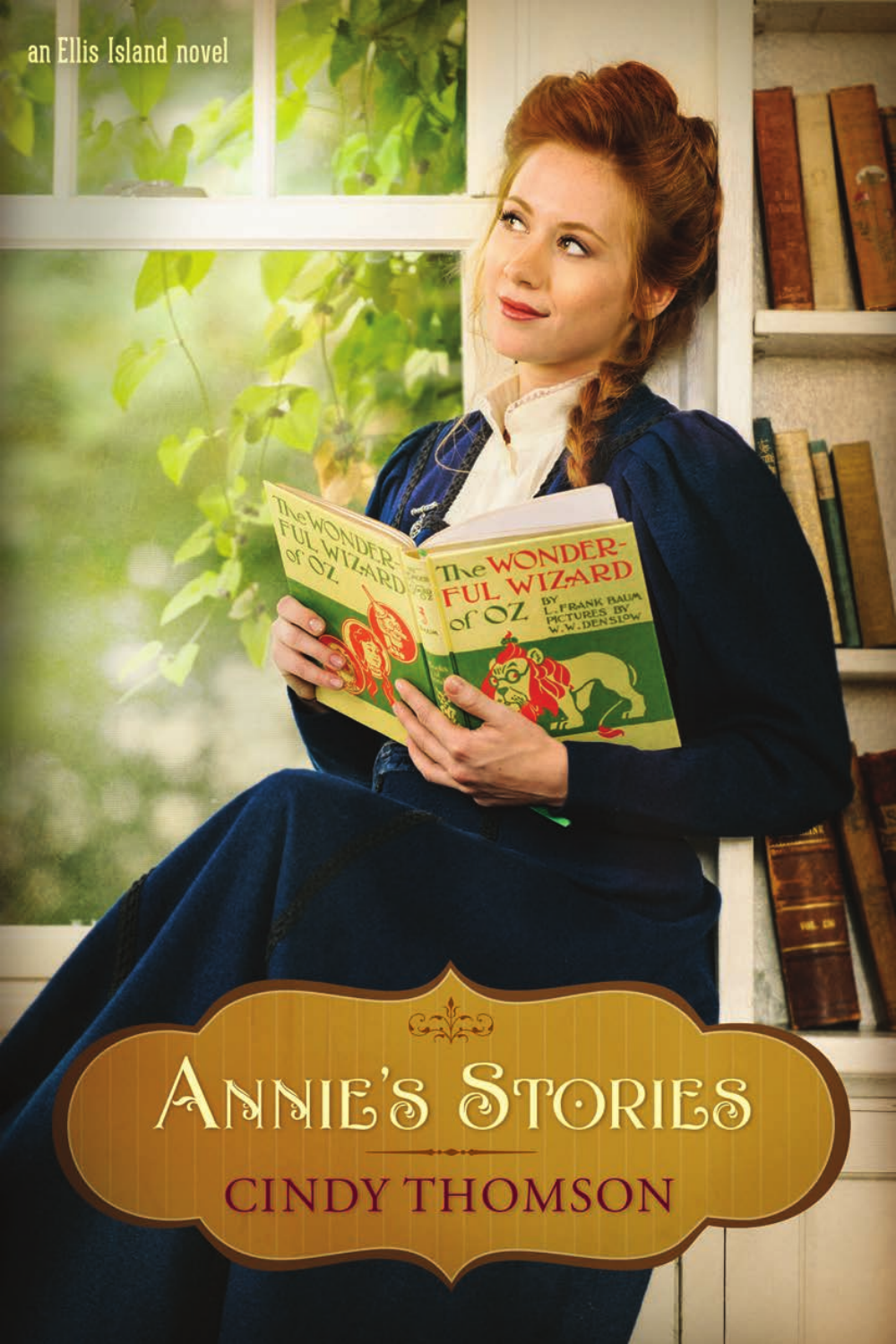Annie's Stories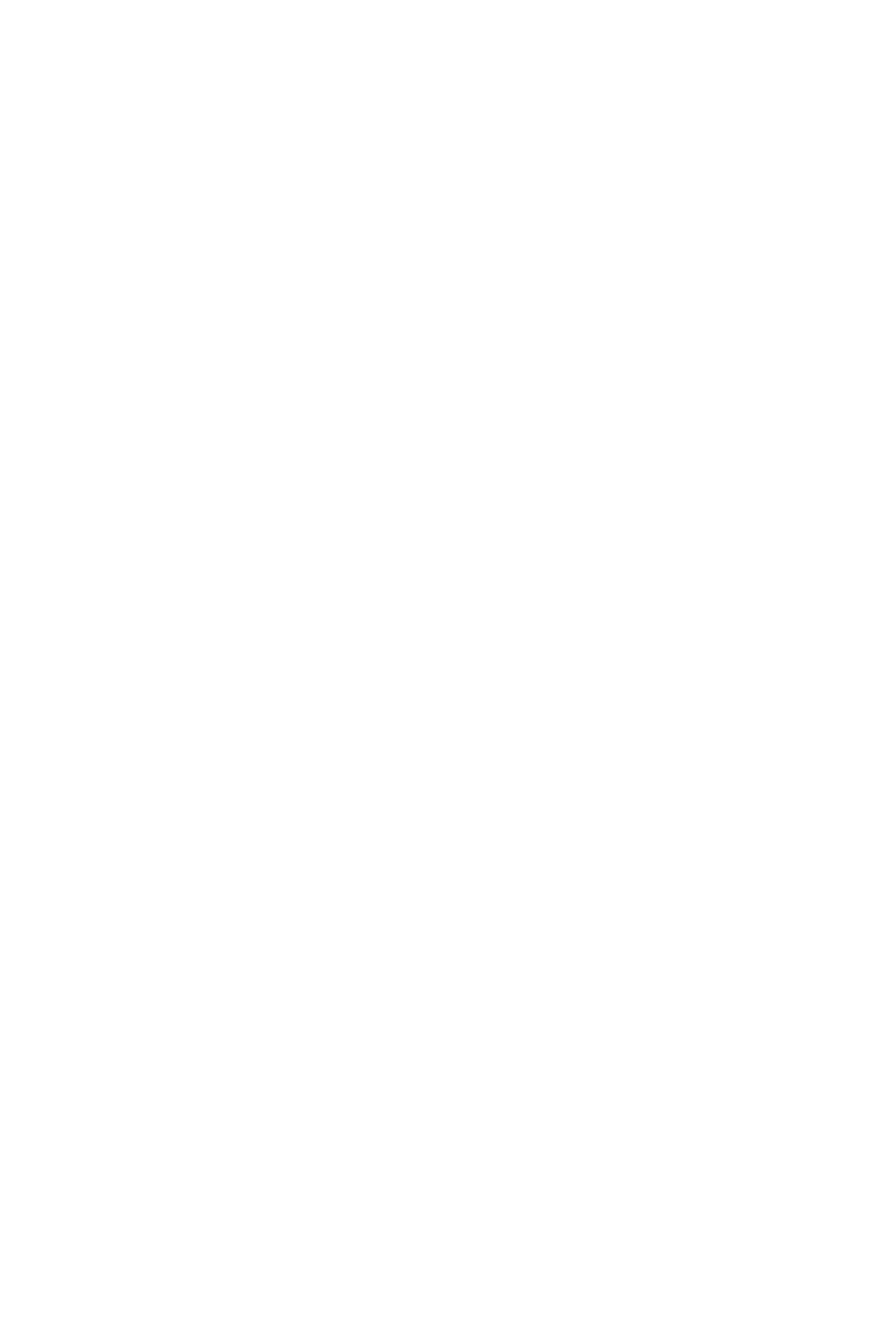# $\frac{1}{2}$ ANNIE'S STORIES

**RAIRD** 

## CINDY THOMSON



Tyndale House Publishers, Inc. Carol Stream, Illinois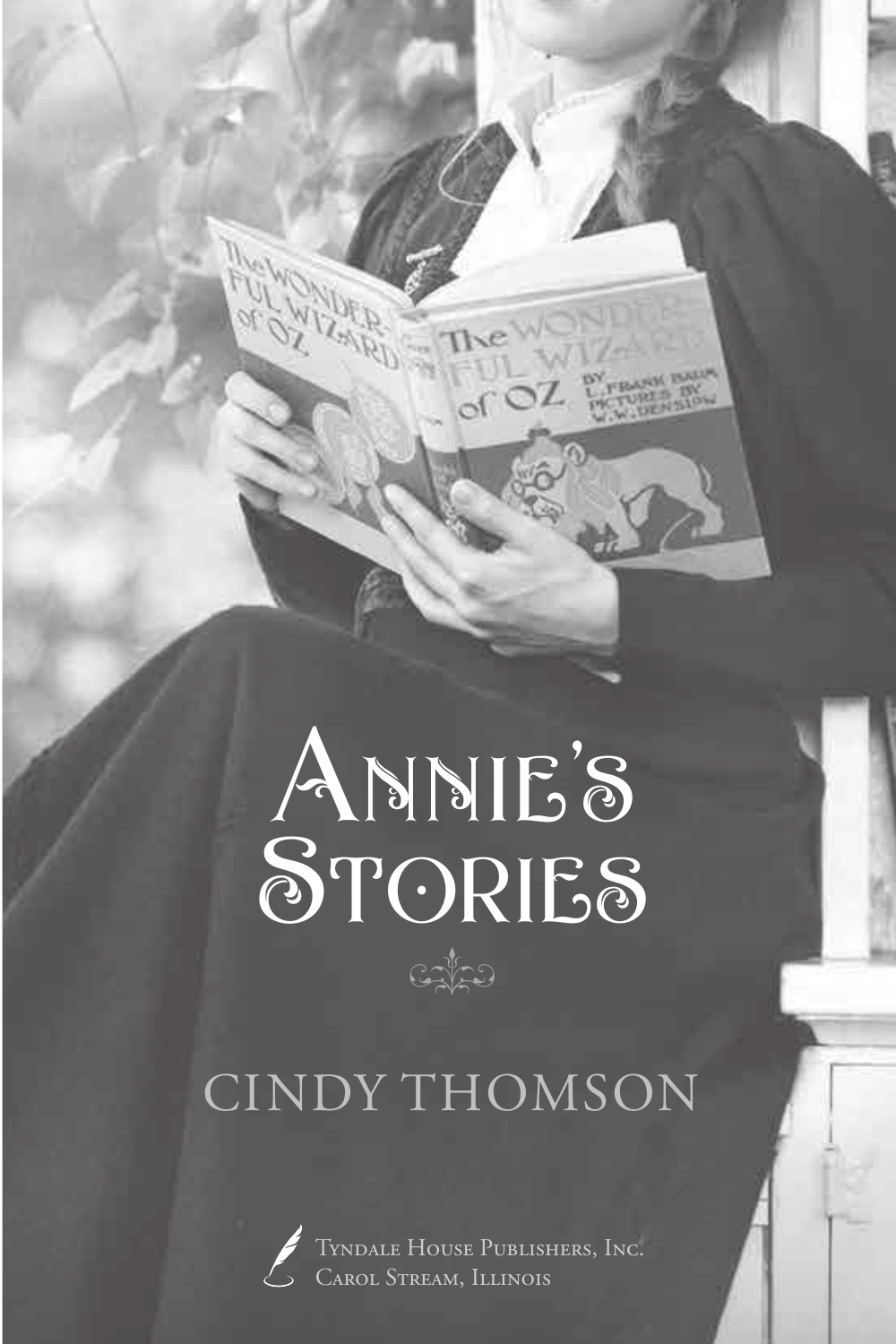Visit Tyndale online at www.tyndale.com.

Visit Cindy Thomson's website at www.cindyswriting.com.

*TYNDALE* and Tyndale's quill logo are registered trademarks of Tyndale House Publishers, Inc.

*Annie's Stories*

Copyright © 2014 by Cindy Thomson. All rights reserved.

Cover photograph taken by Stephen Vosloo. Copyright © by Tyndale House Publishers, Inc. All rights reserved.

Cover frame copyright © Ozerina Anna/Shutterstock. All rights reserved.

Author photograph by Barbara Jo Photography, copyright © 2012. All rights reserved.

Designed by Beth Sparkman

Edited by Erin E. Smith

The author is represented by Chip MacGregor of MacGregor Literary Inc., 2373 NW 185th Avenue, Suite 165, Hillsboro, OR 97124

Scripture quotations are taken from the *Holy Bible*, King James Version.

*Annie's Stories* is a work of fiction. Where real people, events, establishments, organizations, or locales appear, they are used fictitiously. All other elements of the novel are drawn from the author's imagination.

#### **Library of Congress Cataloging-in-Publication Data**

Thomson, Cindy, date. Annie's stories / Cindy Thomson. pages cm. — (Ellis Island) ISBN 978-1-4143-6845-0 (sc) 1. Young women—New York (State)—New York—Fiction. 2. Irish—New York (State)—New York—Fiction. 3. Fathers and daughters—Fiction. 4. Storytelling— Fiction. 5. Self-realization in women—Fiction. I. Title. PS3620.H7447A56 2014 813'.6—dc23 2014001580

Printed in the United States of America

20 19 18 17 16 15 14 7 6 5 4 3 2 1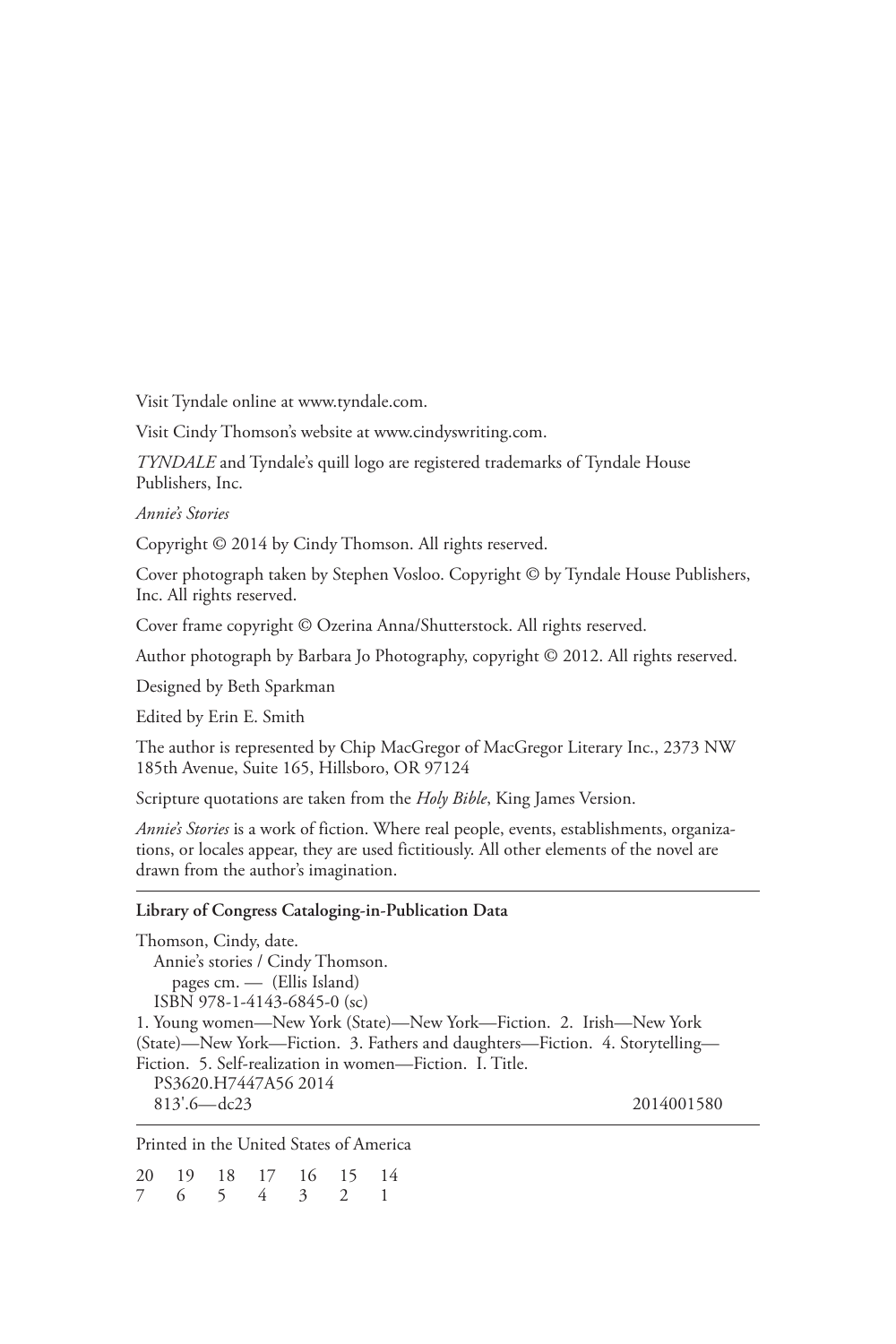### LATE AUGUST, 1901

SOMETIMES THE SMALLEST THINGS ignited memories Annie Gallagher would sooner forget. This time all it took was a glimpse of a half-finished tapestry Mrs. Hawkins had left on her parlor chair: *Home Sweet Home*. Annie pressed her palm against her heart, trying to shut out the realization that she was far from home—and not just because she now lived in America.

In a few days it would be her birthday, but she wanted to forget. Birthdays held no significance when your parents had gone to heaven.

For most of her life Annie had traveled with her father, a *seanchaí*, a storyteller from the old Irish tradition. She had learned the age-old stories of the great warrior Cuchulain and the tragic tale of a cruel stepmother in "The Children of Lir." She learned of kings and monks and lords and wild beasts. But when night came and he tucked her into whatever straw cot they had borrowed for the night, he told her tales that were just for her—Annie's stories, he called them. Now that her father was gone, those stories were all she had, her only connection to a place, intangible as it might have been, that she called home.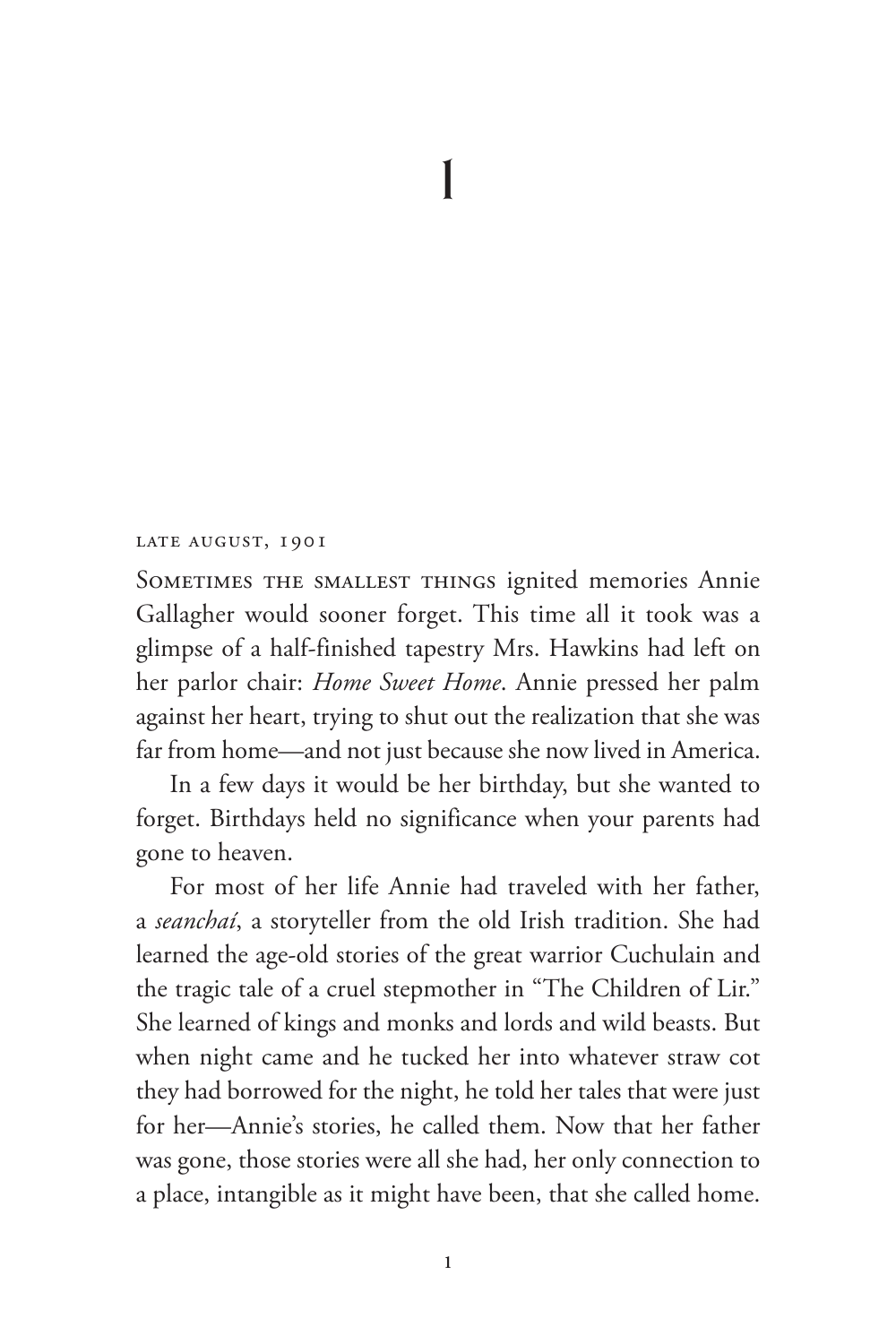She held on to them, brought them out from time to time to remind her she'd once lived in someone's heart. Without that, she feared she might plunge again into darkness.

Annie approached the breakfront cabinet gracing the wall opposite a substantial parlor window that looked out to the street. She opened the door, revealing her special lap desk. Suddenly her father's voice lived again in her mind.

"Look here, Annie lass," her da called one day from his mat by Uncle Neil's hearth. Neil O'Shannon was her mother's brother, and he hadn't wanted Annie and her father in his home, but her father—who was just as dismayed to be there but had found no other open hearth in that sparsely populated countryside—had been too ill to move on.

Annie had just come inside from gathering seaweed on the shore. She set her reed basket on the table and came closer. Da held a box of some sort.

"See here. 'Tis a writing desk—pens and even paper inside." He opened the box and showed her how the top folded into a writing surface.

"I've never seen anything like it." Annie rubbed her hand across the inlaid design on the edges. Swirls, flowers—so beautiful.

"I should write down your tales for you."

"Which ones, Da?" She examined the ink pot. Full.

"Why, Annie's stories, darlin'. Those that are yours. I won't be here forever to tell them to you."

She shook her head. "Don't talk like that, Da. And don't you know, I won't be forgetting them."

"Don't suppose you will. But I'll write them just the same. I'll add some drawings. You'd like that, so."

She had not thought he'd done it, not until after he'd passed on and Father Weldon helped her find those pages, those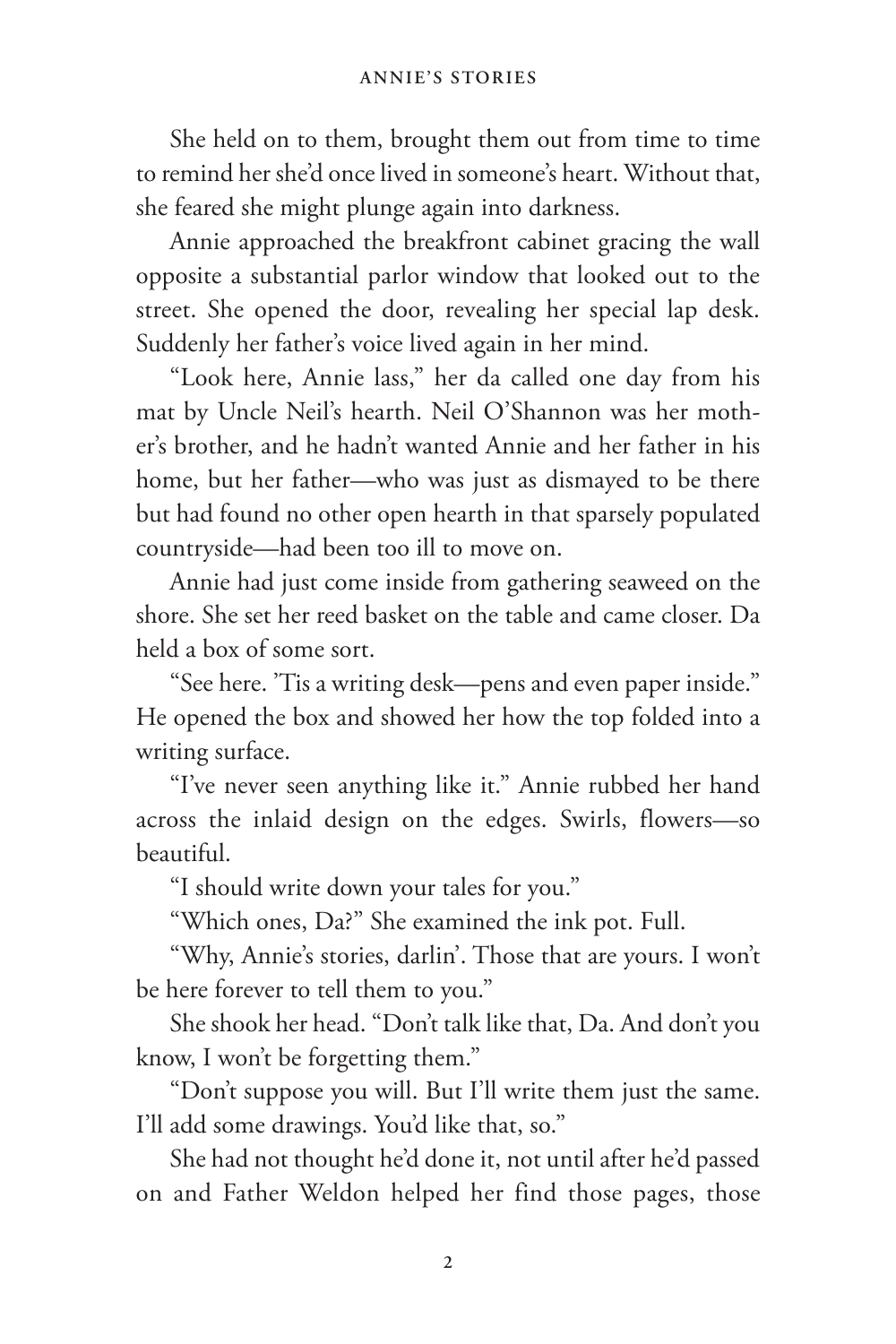precious hand-scribed stories, the day he'd rescued her from that evil Magdalene Laundry, a prison-like place for young girls who had committed no crime except being homeless and unwanted.

She sat down on the piano stool in Mrs. Hawkins's parlor as the memories flooded her mind like a swarm of midsummer gnats. She heard Father Weldon's voice. "Hold on to the good memories. The Magdalene Laundry you were in does not speak for the church, child. There are those who are compassionate, even within its walls, but they allow fear to overshadow what's right. I implore you to focus on the good now, the good you have seen among my parishioners. And know that God will provide," he had said.

Perhaps Father Weldon had been right about the laundry. The church wasn't evil. Sister Catherine and a couple of the other nuns seemed to care. But Annie was sure God had not been in that laundry. God couldn't be bothered, she'd realized.

"Don't give Neil O'Shannon a second thought, child," Father Weldon had told her, his eyes soft. "Your father was a remarkable man. You have your memories now, don't you?"

Painful memories she could not forget. Not so far.

Her sorrow had begun on a day in January in the year nineteen hundred, the day they'd buried her father.

*"A wanderer is only at home in the hearts of those who love him."*

Annie had heard her father say this, and now that he was gone, Annie had no place in the world. She had been born of a great love between two people separated by hatred, as tragic a tale as Romeo and Juliet.

She had heard the story from her father many times. Annie's parents had fallen in love, but the O'Shannons did not want their daughter to marry a Protestant, especially a *seanchaí*. But they'd done it anyway, run off to Dublin, where an Anglican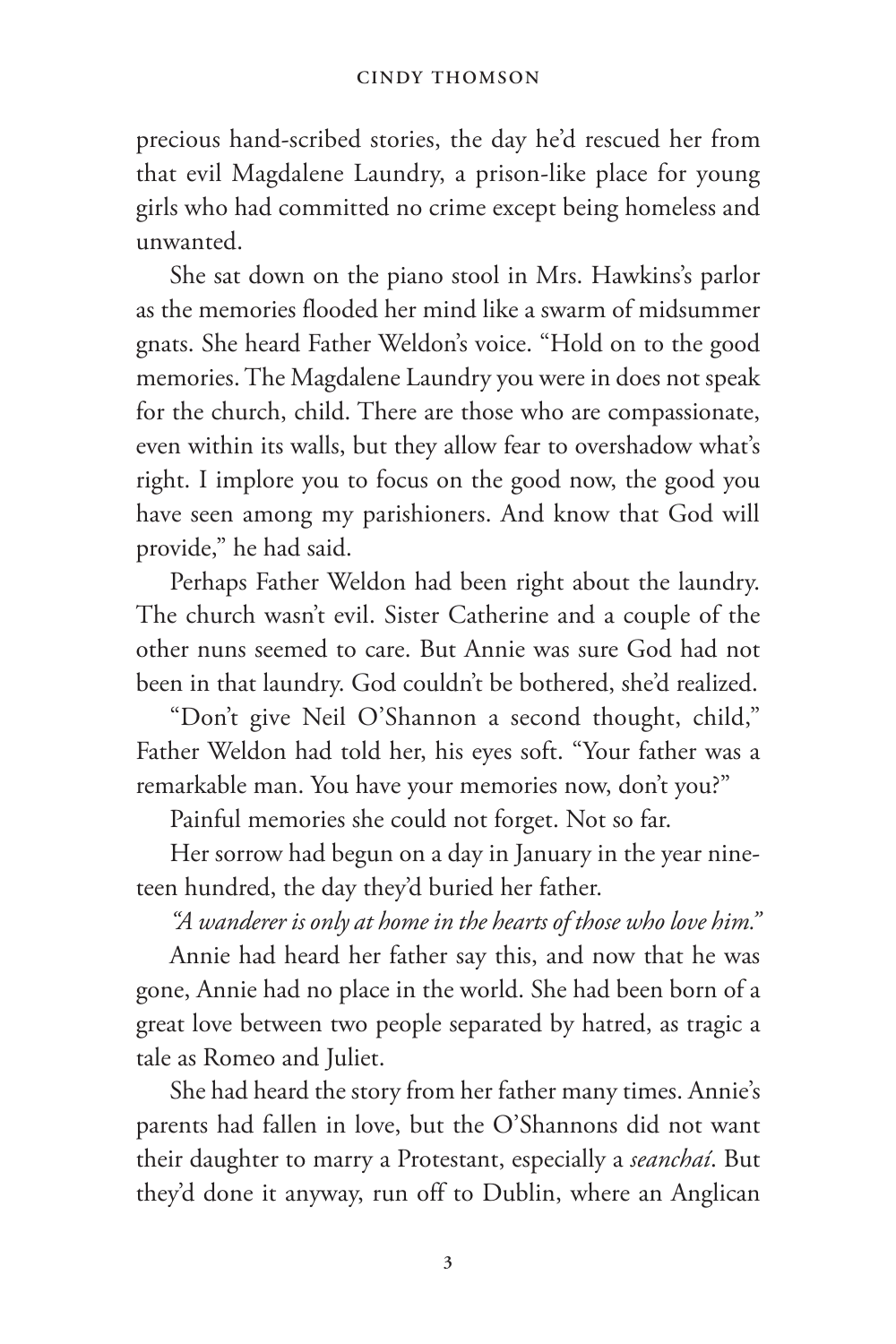minister married them. A month later, while her father and mother traveled on the road to Limerick, Annie's mother's family tracked her down, locked Annie's father in a cowshed, and then stole her mother away. After some time, her father found her mother, but tragically she died in childbirth, and from then on, it had only been Annie and her father.

Now, just Annie.

"Marty Gallagher was a magnificent storyteller," the priest had said to those gathered in the churchyard. "Not only could he recite entire Shakespearean plays by memory, but he told his own tales as well. Many of you gathered here were privileged to be entertained by him."

A man she didn't know—but was told was Mr. Barrows from Dublin—had approached her after prayers were said. "My deepest sympathies, Miss Gallagher."

She thanked him, but his condolences seemed to slide right by. There was nothing anyone could have said to make that better.

"The entire world will mourn his passing." He extended his black umbrella over his dipped head and backed away.

People say all kinds of odd things when someone dies. Paying respects at a funeral was fine and good for that man, whoever he had been. He'd gone back to Dublin and carried on. But Annie? She was only twenty years of age, and her life spread out before her now like a long, lonely highway spilling into distant hills beyond where the eye can see.

It was what had happened after the funeral that had led to her imprisonment in that unspeakable place.

She rose now, shut the door to the breakfront, and wiped it down, though she'd noted no dust. Glancing out the front window at the pedestrians populating Lower Manhattan's sidewalks, she observed men carrying large black satchels. Businessmen.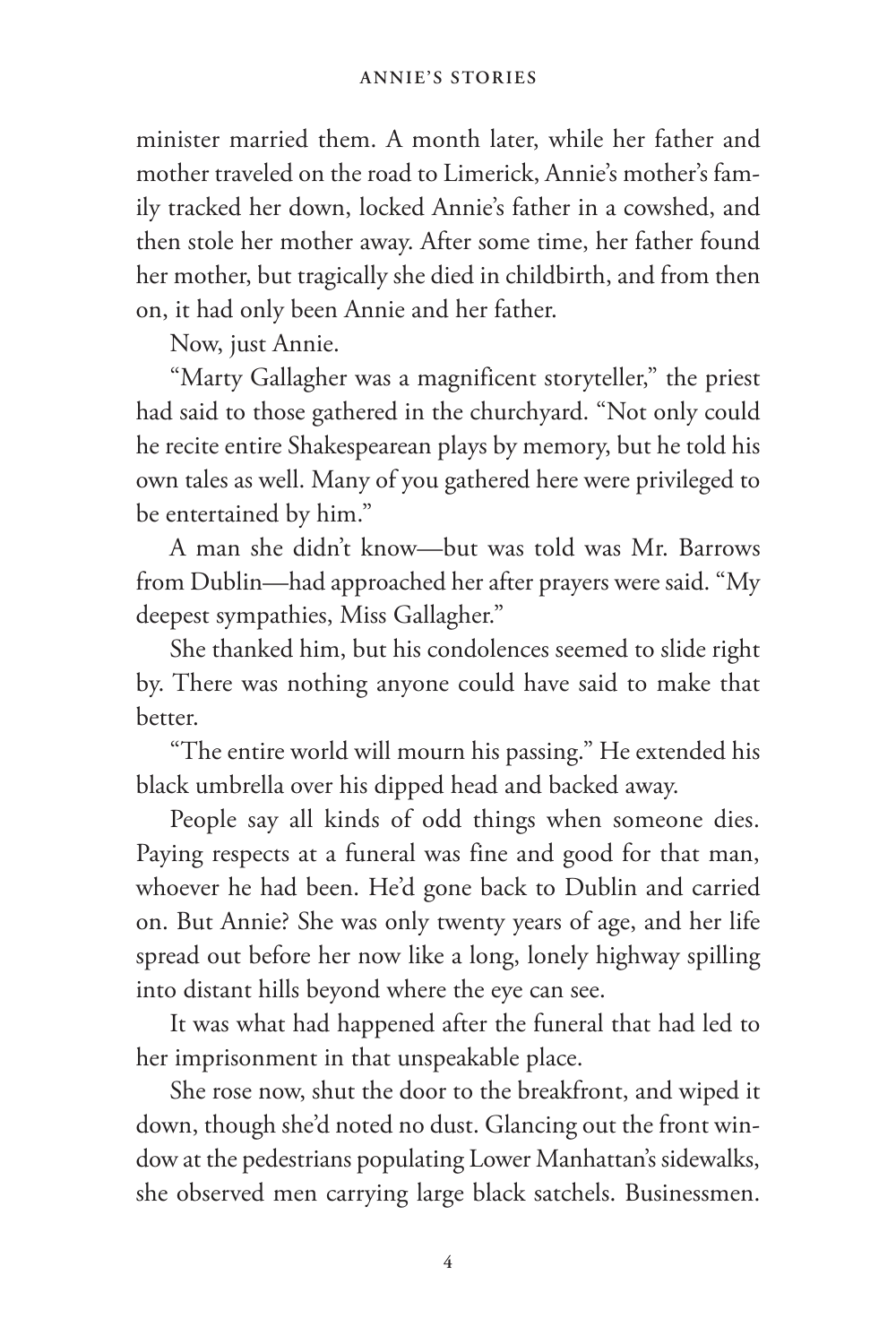Not a *seanchaí* in the lot, she supposed. If she ever married, it would be to someone who appreciated the power of a story.

Sighing, Annie brushed her feather duster along the windowsill and the glass globes of the oil lamps. How she'd come to be the housekeeper at Hawkins House was by chance, a stroke of incredible luck, to be sure. Father Weldon had sent her there.

"I will arrange for a woman named Agnes Hawkins to take you in. She and her charity supporters are opening a home for girls in New York, and she needs a housekeeper to help her get started."

"Why would you do this for me, Father?"

This man, a British priest in the west of Ireland, was such an oddity. Even Da in his storytelling could not have created such an unlikely rescuer.

"I had great admiration for your father, Annie. He was a fine man, God rest his soul. Being a storyteller, he wandered, going from place to place to do his work. In a small way I'm like he was. I am in a foreign land. My sister, the woman who will take you in, is as well. But God directs our paths. We don't always end up in the places we'd imagined. I'm to see you get away from here safely and begin life anew with hope."

Annie knew as well as winter follows autumn that God had not directed her. If he had, he never would have allowed her to end up in that horrible laundry. Without her father, without God, Annie was adrift on a dark, choppy sea. She'd hoped living in America at Hawkins House would lead her out of the nefarious hole she'd been plunged into since her father died, and it had been a fortuitous beginning. Mrs. Hawkins was nice, and Annie truly was grateful to her. But her father had said home is where the people who love you are, the people who truly want you. He had not said home was where people were just nice to you.

Annie had been fortunate to come here, indeed. However,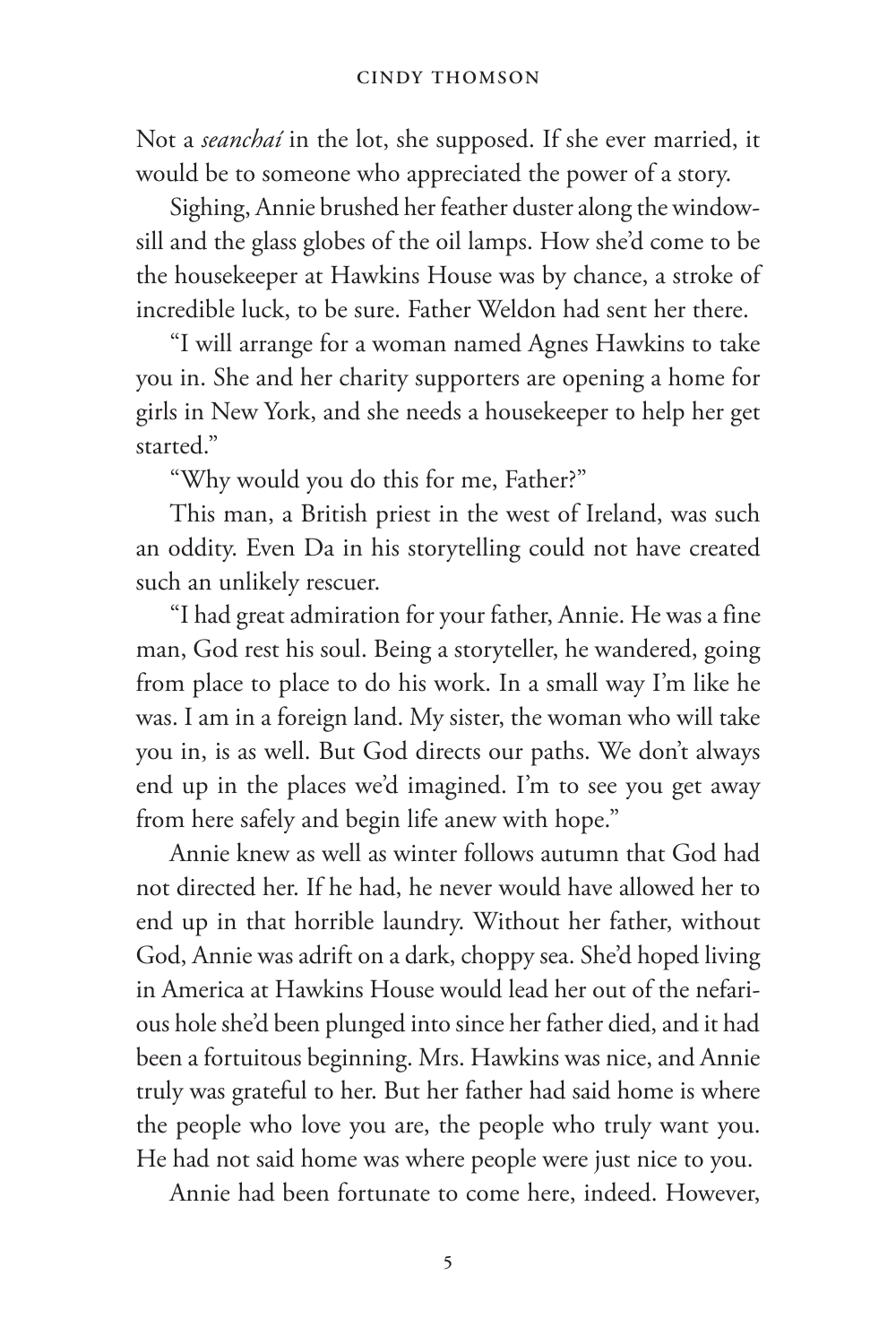everyone knew luck ran out. There were many chapters of Annie's life yet to be written. No one in Ireland had believed Annie capable of directing her own destiny. But now? Now she needed to make her own way without Da . . . and without even God's help.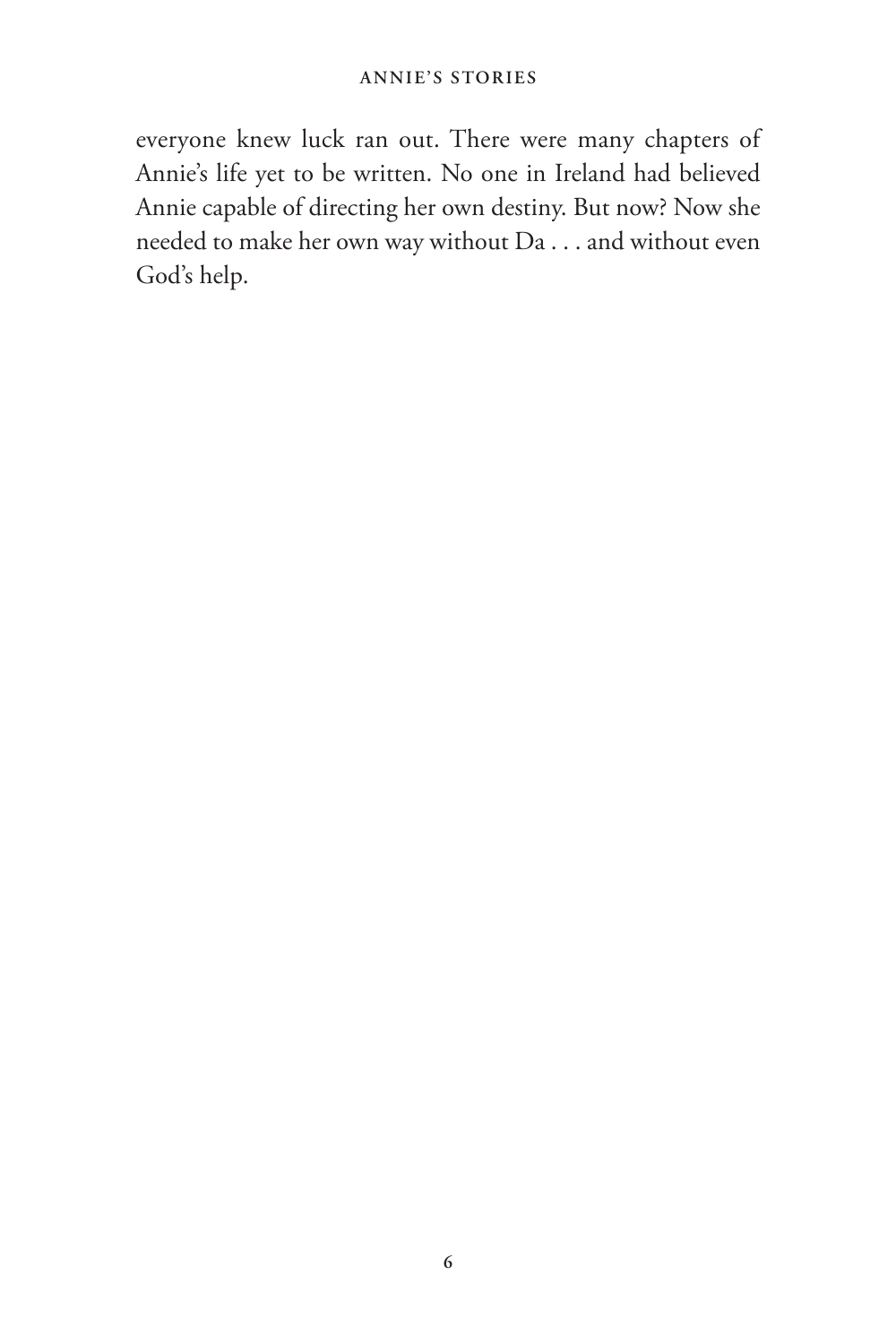### A Note from the Author

Ireland has a long history of storytelling from ancient times that continues today. The *seanchaithe* were important and wellrespected members of society. As keepers of historical lore and genealogies, they brought both information and entertainment to the people. I based the character of Annie's father on this storytelling tradition. Frank Delaney's novel *Ireland* is a good place to learn more about the Irish storytellers.

When *The Wonderful Wizard of Oz* released in 1900, it definitely took the country by storm. Long before MGM turned it into the beloved movie, people were snatching the story from bookstore shelves. Several stage productions predated the movie, including some silent films. What is sometimes overlooked today is that the illustrations were part of the appeal. As a package, the book was remarkable in its day. If you compare children's books before and after L. Frank Baum's publications, you will immediately notice the impact they made. Baum wrote other books, such as *Father Goose*, which my character Dexter refers to, and more books in the Oz series.

Magdalene Laundries existed in Ireland from the eighteenth century until recent times. The last one closed in 1996.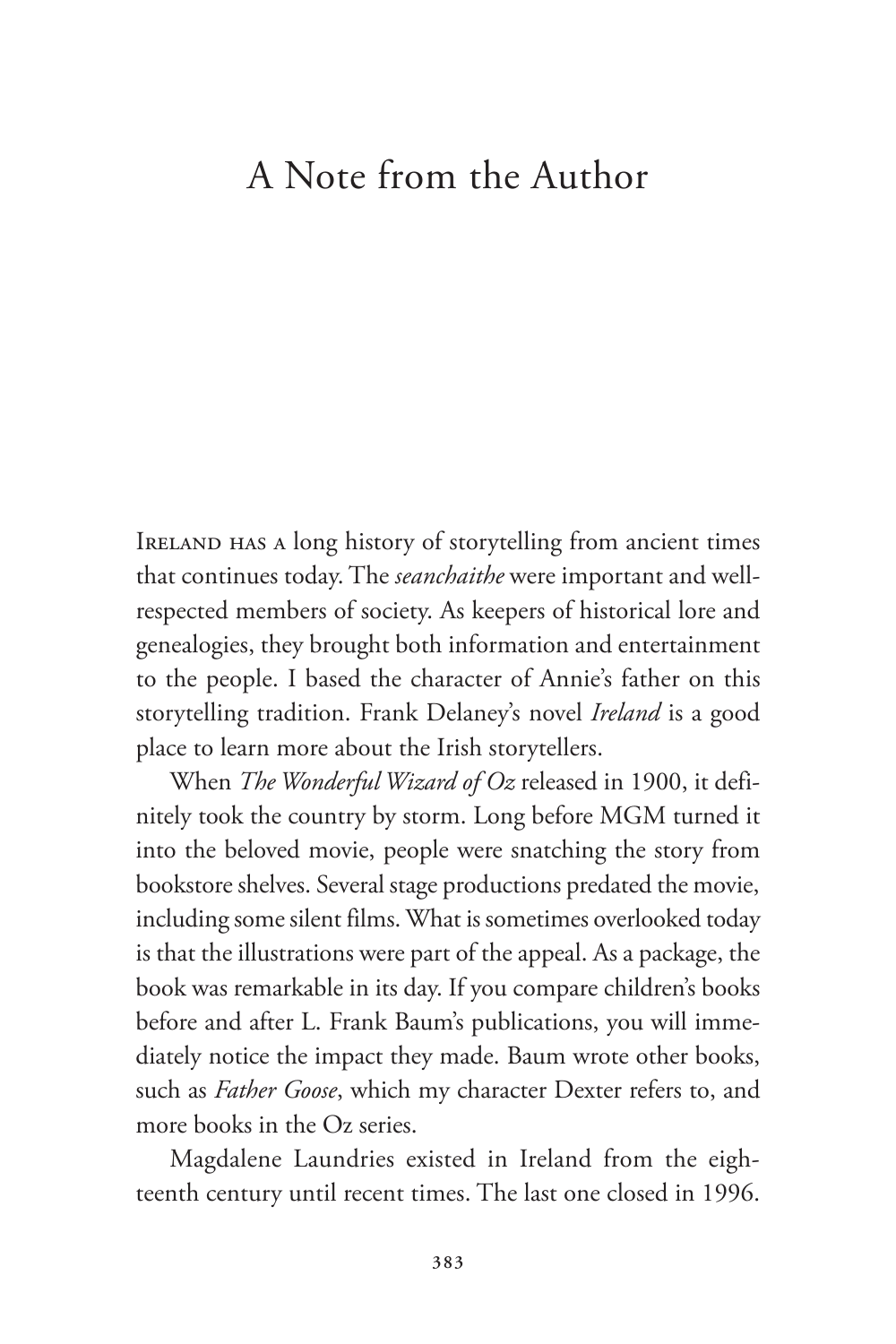They were institutions for unwed mothers, reformatories, and sometimes places for women when their families didn't want them. I would not presume that all of them were abusive, but many firsthand accounts indicate that abuse, including holding women against their will and not compensating them for their labor, was widespread. I know that there are some who argue against this contention, and so the debate continues. The experience of my characters is fictional and not based on any one story in particular. When Father Weldon tells Annie that the church is not evil, he means that there are caring people within it, and I believe that has been true since the church first began. But a code of secrecy has allowed injustice to continue. History has lessons to teach us, and I pray our society learns from this awful episode.

I have found the early twentieth century a fascinating time to write about, in part because of the changing role of women. As Annie realizes in the story, American women were beginning to take roles as business leaders and heads of organizations. Mrs. Hawkins is an example of how women were working within their limitations to accomplish much.

The Post Office Department, as it was called at the time, did strike fear into the hearts of criminals who, when robbing a train, would avoid the mail car because of the penalties involved. The Pinkerton National Detective Agency was established in 1850 by Allan Pinkerton, who later claimed to have averted an assassination attempt against President Lincoln. During the time of *Annie's Stories*, Pinkertons were mostly employed during labor strikes and to track down railroad bandits. They sought outlaws Jesse James, Butch Cassidy, and the Sundance Kid. They were hired privately and had a reputation for being unscrupulous. As I portrayed in *Grace's Pictures*, the New York Police Department was ill equipped and, it could be said, frequently ineffective in